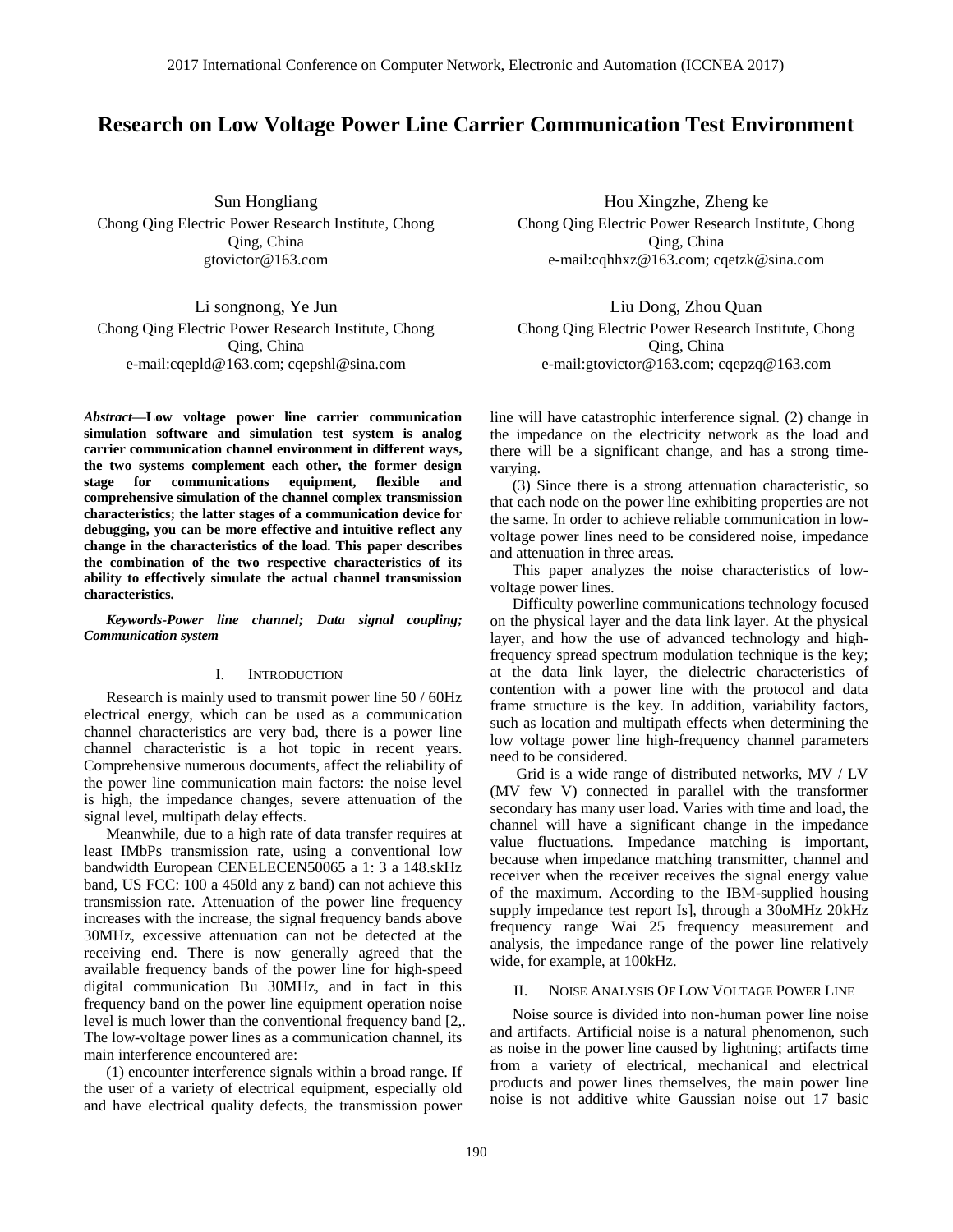characteristics are very short all changes that may occur within the period. According to the band powerline communication studies at different stages of the power line noise 3OMHz within the classification can be divided into two parts: lookHz below and 100 BU 30MHz. This paper studies

Z girl bands above 100 generally can be divided into five categories [1]: colored background noise (eoloredBaek bad oundNoise), narrowband noise sleepy axrowBandNoise), and asynchronous periodic pulse-frequency noise (periodic ImpulsiveNoise, Async site onoustotheMainsFrequeney), and workers periodic pulse frequency noise frequency noise<br>synchronization, PeriodieImpulsiveNoise synchronization,<br>SynchronoustotheMainsFrequency and asynchronous SynehlonoustotheMainsFrequeney) impulse noise (Asyne shy nousImpulsiveNoise). powerline noise distribution is closely related to the time, place and load, etc., independent of each other between the noise [I'l, and therefore in theory, these five superposition of noise can be seen as power line noise. various types of noise characteristics see Figure 2.1 [6].

5 asynchronous impulse noise is mainly to protect the switch instantly switching pulse generated by the corona noise is also classified as such noise. Such as: high voltage switching operation, a large load variations, and other shortcircuit fault on the power line caused by a large pulse of energy is often interference or pulse interference groups, short duration, but the energy is concentrated, the spectrum is very wide.

The duration of such noise on a small stage where, large ms level, and the rate reached dB magnitude, therefore, is considered to be the biggest obstacle for power line communication [2]. In addition, the study found that Intellon's node in the building of the power cord has a semiconductor effect, resulting in a non-linear induction noise power frequency half cycle [3]. Part no access devices generate grid power line noise can also enter through the RF coupling. Power line noise with time domain and frequency domain features, Figure 2.2 is the noise amplitude-frequency characteristic diagram shows our power lines maximum at NARI office a second experiment, the average, minimum noise level may indicate a power line letter noise ratio (SNR).

Uniform transmission line is a distributed constant circuit, the most typical transmission line is placed in a homogeneous medium two parallel straight conductor, in the transmission line, the current caused along the voltage drop in the resistance of the wire, and at the same time around the wire produced a magnetic field changes, the magnetic field changes along the line voltage is induced. Therefore, the voltage between the wires is continuously changing along. On the other hand, due to the inter-wire capacitance constituted between the two lines there is displacement current (especially frequently than High, but can not be ignored; if the voltage between two lines also high, the leakage current can not be ignored. In different places along the, current in the wire will be different. In short, in order to account for variations along the current and voltage must be considered for each length of wire has resistance and inductance, and the inter-wire capacitance and conductance is having. This length of the element can be considered to be

infinitesimal, that is seen as a limit transmission line consists of a series consisting of lumped elements is distributed circuit model. If the transmission line resistance, inductance, conductance, and capacitance is uniformly distributed along the line, this transmission line is called a uniform transmission line model. Generally, low-voltage distribution network used is a three-phase low voltage power cables multi-conductor transmission line. The method of calculation to determine the length of the cable unit to use the analysis parameters.

$$
P(d) = |d|^{-n} S(d)R(d)
$$
 (1)

$$
h(t,\tau) = \sum_{i=1}^{L} \alpha_i(t)\delta(\tau - \tau_i)
$$
\n(2)

$$
r_{\alpha_i}(\Delta t) \mathcal{Q} E\{\alpha_i(t + \Delta t)\alpha_i^*(t)\} = \sigma_i^2 r_i(\Delta t)
$$
 (3)

$$
r_{H}(\Delta t, \Delta f) \otimes E\{H(t + \Delta t, f + \Delta f)H^{*}(t, f)\}\
$$
  
\n
$$
\otimes \sum_{i=1}^{L} r_{\alpha_{i}}(\Delta t)e^{-j2\pi\Delta f\tau_{i}}
$$
  
\n
$$
\otimes r_{i}(\Delta t)(\sum_{i=1}^{L} \sigma_{i}^{2}e^{-j2\pi\Delta f\tau_{i}}) \otimes \sigma_{H}^{2}r_{i}(\Delta t)r_{f}(\Delta f)
$$
\n(4)

$$
\sigma_H^2 \otimes \sum_{i=1}^L \sigma_i^2 \tag{5}
$$

\*

$$
S_{21} = \frac{a(\omega) + b(\omega)Z_L}{c(\omega) + d(\omega)Z_L}
$$
 (6)

In 50 m3 +1 core XLPE insulated PVC sheathed power cable experiment, HP4194 impedance gain phase analyzer, get a set of input impedance measurements (frequency range of 10 kHz ~ 15 MHz). Test seen impedance mismatches, and the peak amplitude of the impedance curves recurring. If we consider a lossless line, the cable is in parallel resonance when the input impedance should be infinite, the input impedance of the series resonance circuit is zero. In the resonant frequency, the input impedance of the power line phase shift is zero. Parallel resonance at lower input signal frequencies greater impedance, decreases with the increase of the peak frequency, mean power line loss increases as the frequency increases, the electromagnetic wave reflected high-frequency signal in the case where the line does not match. For open and short experimental data obtained in accordance with the formula (14) can be calculated R0 frequency within 10 kHz  $\sim$  15 MHz range, L0, C0 and G0. Figure 4 (a)  $\sim$  (d) are the result passed Matlab experimental measurement data obtained by the analysis, the pilot test parameters and peak amplitude of the gap occurs, so that the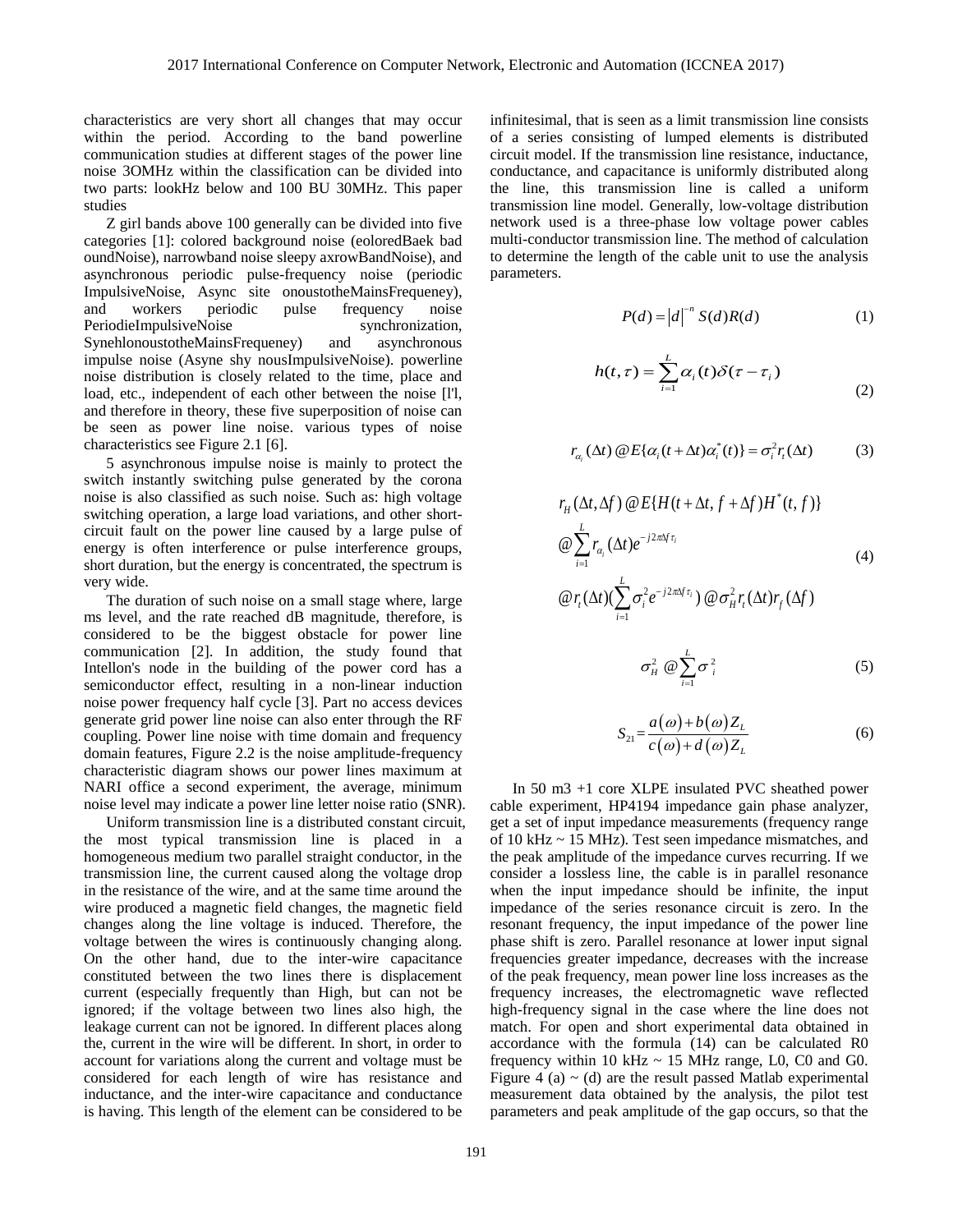parameters obtained by calculation unit length of cable lines in the resonance point is also be greater peak, and this change in parameter values strong regularity, after fitting the data obtained with the resultant data in Figures 2 and 3 are close, but there are some errors. Description of the physical parameters of the power line is calculated can be applied to more accurately calculate the actual research and analysis, but it needs to be done for the specific circumstances of the appropriate correction and processing.

The input impedance and low voltage power line carrier communication channel refers to the receiving device driver points in the signal transmission device and signal distribution network equivalent impedance directly affect the size of the transmission signal coupling efficiency is an important parameter for low voltage distribution network carrier communication . Overall, the input impedance versus frequency, the signal input low voltage power line network location (ie, the signal input with respect to the location of the network), the timing signal input has a great relationship. Thus, at different times, at different locations, the input impedance of the power line greatly changed, the input impedance of the transmitter power amplifier output impedance matching and a receiver is difficult to maintain, has caused great difficulties to the circuit design. Effects of these properties can be equivalent to the transmission signal on signal attenuation.

### III. PLC NETWORK STRUCTURE INSIDE THE CHAMBER



Figure 1. Test arrangement for the measurement of signal propagation velocity in a low voltage power cable with a surge wave test



Figure 2. The measured fundamental voltage and the odd harmonics

The reason for this phenomenon is that a variety of grid load. Therefore, the noise low voltage power line channel is not common Gaussian white noise: Also, different grid noise intensity varies with time and variability, is difficult to directly define its size. But the noise also has a certain regularity, such as the size of noise with increasing frequency, and a downward trend, and no matter what kind of noise is superimposed by the specific nature of various noise sources from. Power line noise is usually divided into five categories.1).With a smooth spectrum colored background noise. Mainly produced by a variety of electrical loads, such as hair dryers, computers, power spectral density is relatively low and generally decreases with increasing frequency; 2) the system is independent of frequency narrowband noise. Mainly by the various wireless transmitter signal is coupled to the power line caused: 3) and asynchronous periodic pulse-frequency noise. Mainly produced by the power line switching power supply; 4)  $\overline{\phantom{a}}$ [periodic impulse noise frequency synchronization. Mainly for the high-power thyristor devices caused when small: 5) and the system frequency independent random impulse noise. Mainly by electrical switching operation, each of the impulse noise will affect a wide frequency band. Usually the first three noise changes slowly with time, often attributed to background noise: After two kinds of noise strong variability, which occurs when noise, power spectral density of certain frequencies will suddenly rise, can cause data transmission bit or sudden string error, causing large errors for data transmission.



FIGURE 4-4 The power spectrum of the noise in cable-box 443 at phase 1 (a) and 3 (b).



Figure 3. The power spectrum of the noise

#### IV. CONCLUSION

The results show that 443 and 444 can be considered as having relatively high-quality channels, on the contrary 447